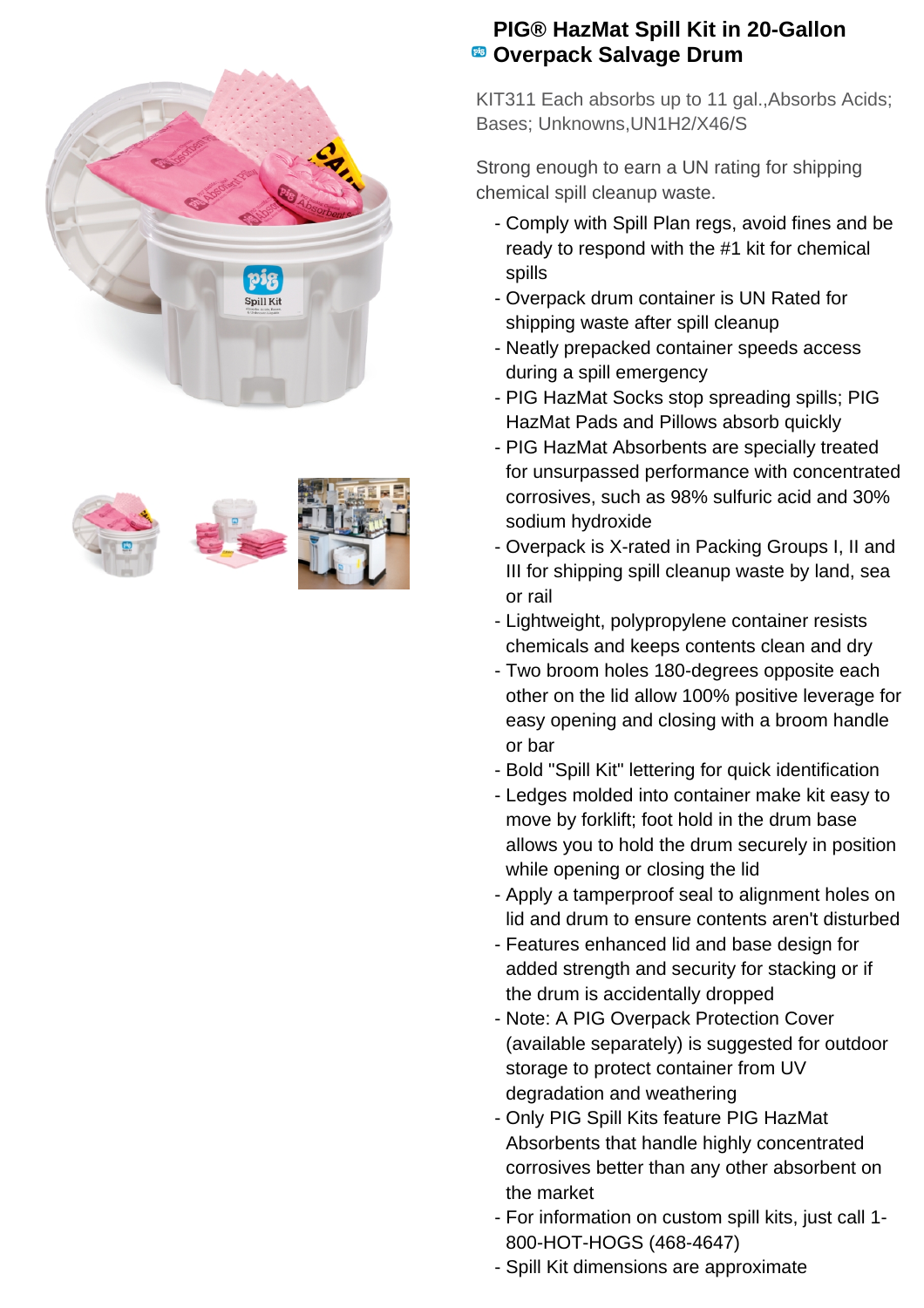

## **Specifications**

| <b>Dimensions</b>              | ext. dia. 23" x 19" H                                                                                                                                                                                                                                                                                                                                                                                                                         |
|--------------------------------|-----------------------------------------------------------------------------------------------------------------------------------------------------------------------------------------------------------------------------------------------------------------------------------------------------------------------------------------------------------------------------------------------------------------------------------------------|
| <b>Absorbency</b>              | Up to 11 gal.                                                                                                                                                                                                                                                                                                                                                                                                                                 |
| <b>Brand</b>                   | <b>PIG</b>                                                                                                                                                                                                                                                                                                                                                                                                                                    |
| <b>Container Type</b>          | Overpack                                                                                                                                                                                                                                                                                                                                                                                                                                      |
| <b>Fluid Absorbed</b>          | Acids; Bases; Unknowns                                                                                                                                                                                                                                                                                                                                                                                                                        |
| <b>High Visibility</b>         | No                                                                                                                                                                                                                                                                                                                                                                                                                                            |
| <b>Color</b>                   | White                                                                                                                                                                                                                                                                                                                                                                                                                                         |
| See-Through                    | No                                                                                                                                                                                                                                                                                                                                                                                                                                            |
| <b>UV Resistant</b>            | Yes                                                                                                                                                                                                                                                                                                                                                                                                                                           |
| <b>Wheels</b>                  | Not Applicable                                                                                                                                                                                                                                                                                                                                                                                                                                |
| <b>Competitor Part Number</b>  | skh-20;sko-20;2ncn8;922328                                                                                                                                                                                                                                                                                                                                                                                                                    |
| <b>Distributor Part Number</b> | 56620-116;30re61;2422266;04088x30575                                                                                                                                                                                                                                                                                                                                                                                                          |
| Sold as                        | 1 each                                                                                                                                                                                                                                                                                                                                                                                                                                        |
| Weight                         | 27.9 lbs.                                                                                                                                                                                                                                                                                                                                                                                                                                     |
| # per Pallet                   | 12                                                                                                                                                                                                                                                                                                                                                                                                                                            |
| <b>Composition</b>             | Container - Injection Molded Copolymer Polypropylene<br>Mats, Socks and Pillows - Polypropylene                                                                                                                                                                                                                                                                                                                                               |
| <b>Includes</b>                | 6 - ext. dia. 3" x 46" L PIG® HazMat Chemical Absorbent<br><b>Sock (124CR)</b><br>6 - 15" W x 20" L PIG® HazMat Chemical Absorbent Mat Pad<br>(MAT301)<br>5 - 17" W x 16" L x 2" H PIG® HazMat Chemical Absorbent<br>Pillow (HR7015)<br>5 - 18" W x 30" H Polyethylene Disposal Bags (BAG201-S)<br>6 - 2" W x 6" L Tamperproof Seal Label (LBL100)<br>1 - ext. dia. 23" x 19" H PIG® Overpack Salvage Drum<br>(PAK708-WH)<br>1 - Instructions |
| <b>UNSPSC</b>                  | 47131905                                                                                                                                                                                                                                                                                                                                                                                                                                      |
| <b>Pigalog® Page Number</b>    | Page 108                                                                                                                                                                                                                                                                                                                                                                                                                                      |
| <b>Metric Equivalent</b>       |                                                                                                                                                                                                                                                                                                                                                                                                                                               |
| <b>Absorbency</b>              | Up to 41.6 L                                                                                                                                                                                                                                                                                                                                                                                                                                  |
| <b>Dimensions</b>              | ext. dia. 58.4cm x 48.3cm H                                                                                                                                                                                                                                                                                                                                                                                                                   |
| Weight                         | 12.7 kg                                                                                                                                                                                                                                                                                                                                                                                                                                       |
| <b>Technical Information</b>   |                                                                                                                                                                                                                                                                                                                                                                                                                                               |

**Certifications, Approvals and Ratings**